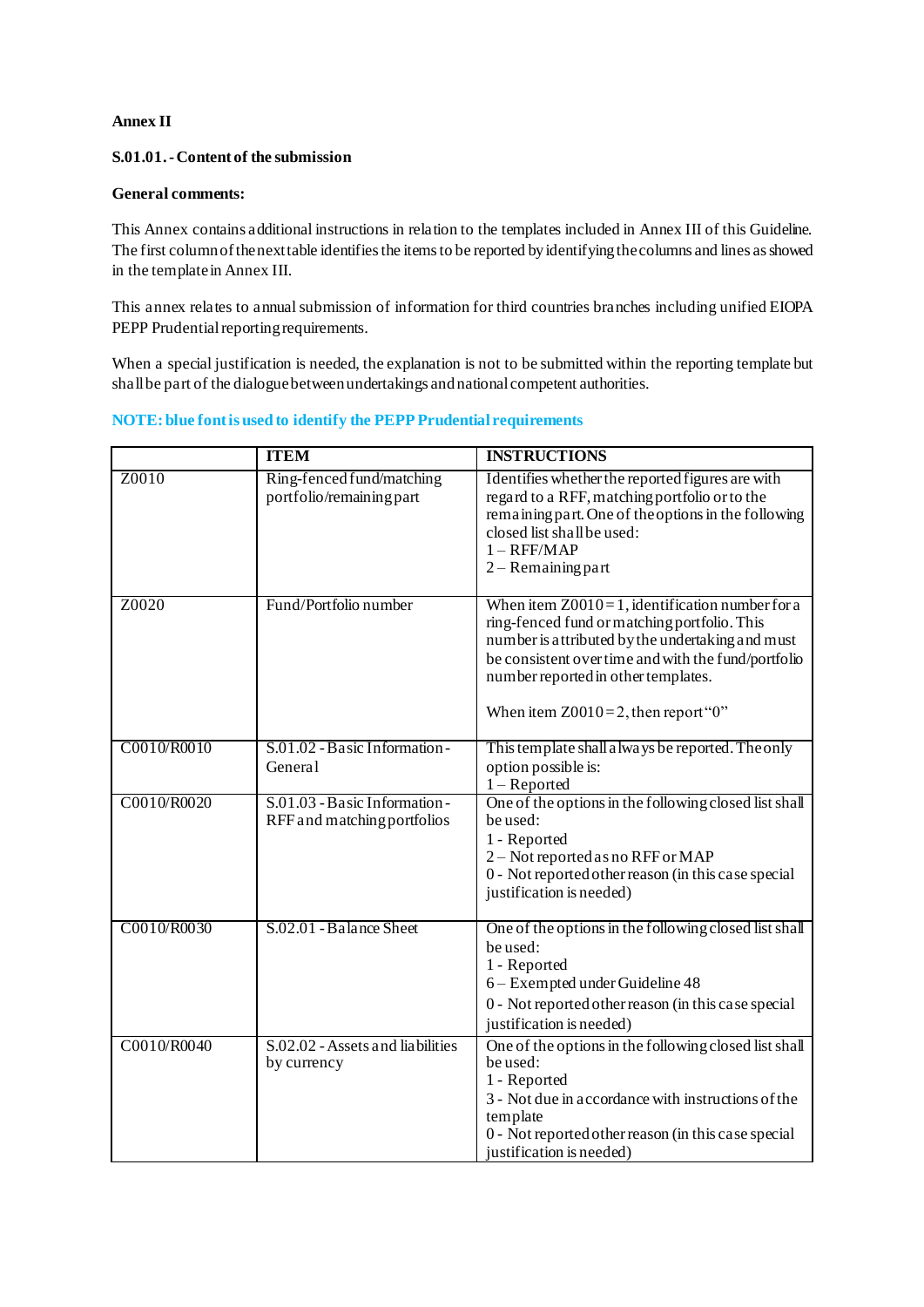| C0010/R0050 | S.02.03 - Additional branch<br>balance sheet information                                              | One of the options in the following closed list shall<br>be used:<br>1 - Reported<br>0 - Not reported other reason (in this case special<br>justification is needed)                                                                                                                                                    |
|-------------|-------------------------------------------------------------------------------------------------------|-------------------------------------------------------------------------------------------------------------------------------------------------------------------------------------------------------------------------------------------------------------------------------------------------------------------------|
| C0010/R0060 | S.03.01 - Off-balance sheet<br>items - general                                                        | One of the options in the following closed list shall<br>be used:<br>1 - Reported<br>2 - Not reported as no off-balance sheet items<br>0 - Not reported other reason (in this case special<br>justification is needed)                                                                                                  |
| C0010/R0070 | S.03.02 - Off-balance sheet<br>items - List of unlimited<br>guarantees received by the<br>undertaking | One of the options in the following closed list shall<br>be used:<br>1 - Reported<br>2 - Not reported as no unlimited guarantees<br>received<br>0 - Not reported other reason (in this case special<br>justification is needed)                                                                                         |
| C0010/R0080 | S.03.03 - Off-balance sheet<br>items - List of unlimited<br>guarantees provided by the<br>undertaking | One of the options in the following closed list shall<br>be used:<br>1 - Reported<br>2 - Not reported as no unlimited guarantees<br>provided<br>0 - Not reported other reason (in this case special<br>justification is needed)                                                                                         |
| C0010/R0110 | S.05.01 - Premiums, claims and<br>expenses by line of business                                        | One of the options in the following closed list shall<br>be used:<br>1 - Reported<br>6 - Exempted under Guideline 48<br>0 - Not reported (in this case special justification is<br>needed)                                                                                                                              |
| C0010/R0120 | S.05.02 - Premiums, claims and<br>expenses by country                                                 | One of the options in the following closed list shall<br>be used:<br>1 - Reported<br>3 - Not due in accordance with instructions of the<br>template<br>0 - Not reported (in this case special justification is<br>needed)                                                                                               |
| C0010/R0140 | S.06.02 - List of assets                                                                              | One of the options in the following closed list shall<br>be used:<br>1 - Reported<br>6 - Exempted under Guideline 48<br>7 – Not due as no material changes since quarterly<br>submission (this option is only applicable on<br>annual submissions)<br>0- Not reported (in this case special justification is<br>needed) |
| C0010/R0150 | S.06.03 - Collective investment<br>undertakings - look-through<br>approach                            | One of the options in the following closed list shall<br>be used:<br>1 - Reported<br>2 – Not reported as no Collective investment<br>undertakings<br>6 - Exempted under Guideline 48<br>7 - Not due as no material changes since quarterly<br>submission (this option is only applicable on<br>annual submissions)      |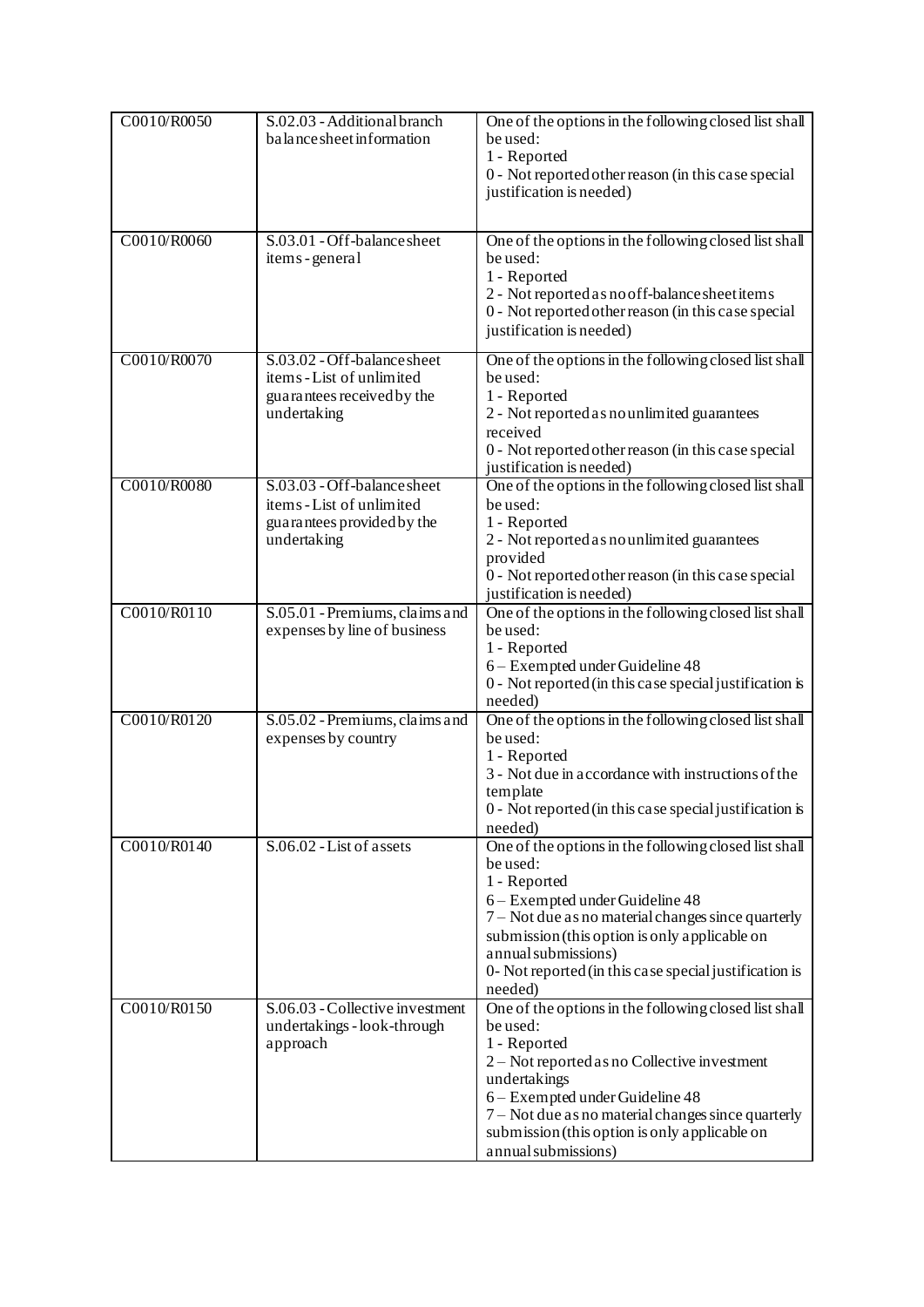|             |                                                              | 0 - Not reported (in this case special justification is<br>needed)                     |
|-------------|--------------------------------------------------------------|----------------------------------------------------------------------------------------|
|             |                                                              |                                                                                        |
|             |                                                              |                                                                                        |
| C0010/R0160 | S.07.01 - Structured products                                | One of the options in the following closed list shall<br>be used:                      |
|             |                                                              | 1 - Reported                                                                           |
|             |                                                              | 2 - Not reported as no structured products<br>6 - Exempted under Guideline 48          |
|             |                                                              | 0 - Not reported other reason (in this case special                                    |
|             |                                                              | justification is needed)                                                               |
| C0010/R0170 | S.08.01 - Open derivatives                                   | One of the options in the following closed list shall<br>be used:                      |
|             |                                                              | 1 - Reported                                                                           |
|             |                                                              | 2 - Not reported as no derivative transactions                                         |
|             |                                                              | 6 - Exempted under Guideline 48<br>7 – Not due as no material changes since quarterly  |
|             |                                                              | submission (this option is only applicable on                                          |
|             |                                                              | annual submissions)                                                                    |
|             |                                                              | 0 - Not reported other reason (in this case special<br>justification is needed)        |
| C0010/R0180 | S.08.02 - Derivatives                                        | One of the options in the following closed list shall                                  |
|             | Transactions                                                 | be used:<br>1 - Reported                                                               |
|             |                                                              | 2 - Not reported as no derivative transactions                                         |
|             |                                                              | 6 - Exempted under Guideline 48                                                        |
|             |                                                              | 7 – Not due as no material changes since quarterly<br>submission                       |
|             |                                                              | 0 - Not reported other reason (in this case special                                    |
|             |                                                              | justification is needed)                                                               |
| C0010/R0190 | S.09.01 - Income/gains and<br>losses in the period           | One of the options in the following closed list shall<br>be used:                      |
|             |                                                              | 1 - Reported<br>0 - Not reported other reason (in this case special                    |
|             |                                                              | justification is needed)                                                               |
| C0010/R0200 | S.10.01 - Securities lending and<br>repos                    | One of the options in the following closed list shall<br>be used:                      |
|             |                                                              | 1 - Reported                                                                           |
|             |                                                              | 2 - Not reported as no Securities lending and repos<br>6 - Exempted under Guideline 48 |
|             |                                                              | 0- Not reported other reason (in this case special                                     |
|             |                                                              | justification is needed)                                                               |
| C0010/R0210 | S.11.01 - Assets held as<br>collateral                       | One of the options in the following closed list shall<br>be used:                      |
|             |                                                              | 1 - Reported                                                                           |
|             |                                                              | 2 - Not reported as no Assets held as collateral<br>6 - Exempted under Guideline 48    |
|             |                                                              | 0 - Not reported other reason (in this case special                                    |
|             |                                                              | justification is needed)                                                               |
| C0010/R0220 | S.12.01 - Life and Health SLT<br><b>Technical Provisions</b> | One of the options in the following closed list shall<br>be used:                      |
|             |                                                              | 1 - Reported                                                                           |
|             |                                                              | 2 - Not reported as no life and health SLT business                                    |
|             |                                                              | 6 - Exempted under Guideline 48<br>0 - Not reported other reason (in this case special |
|             |                                                              | justification is needed)                                                               |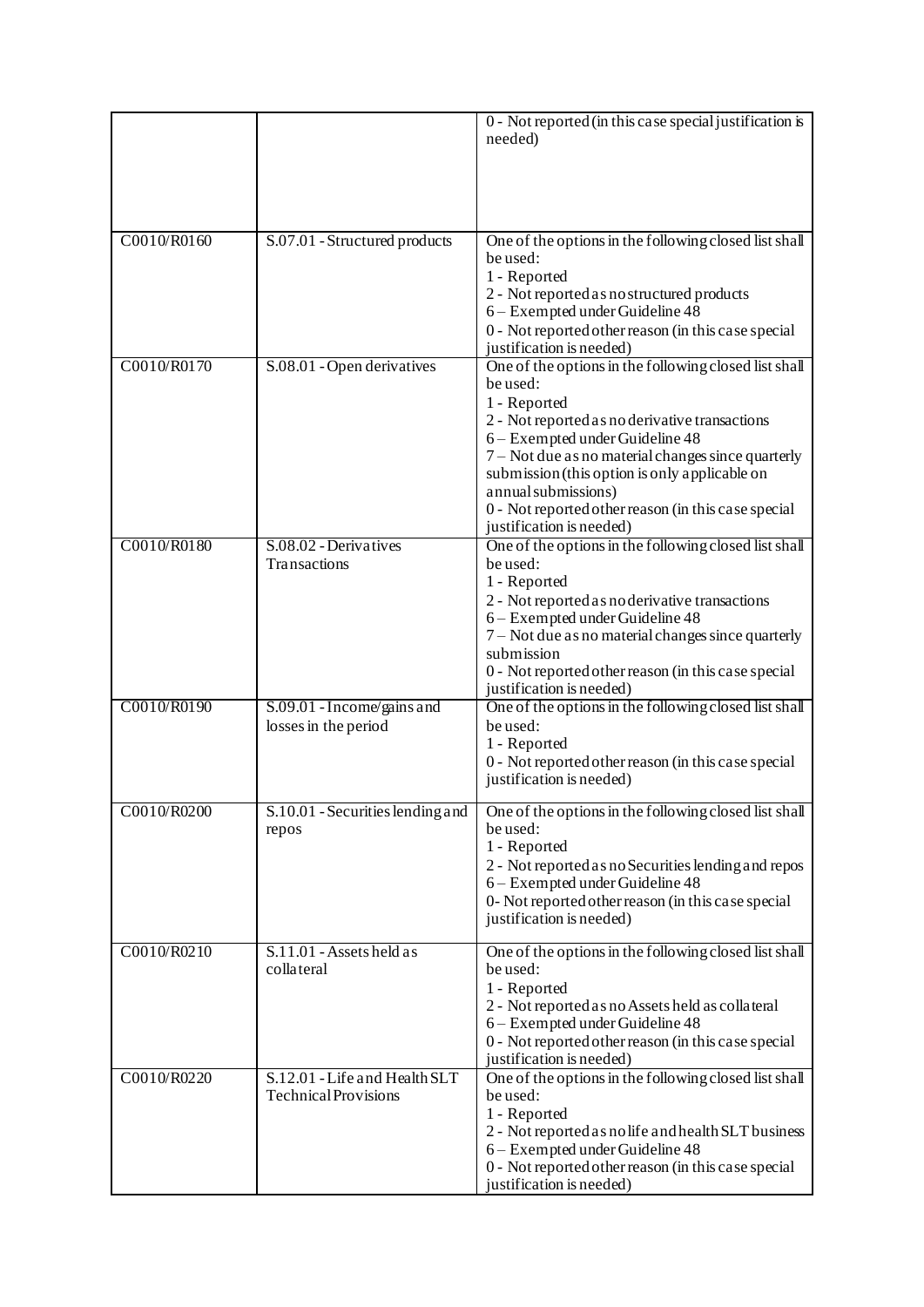| C0010/R0230 | S.12.02 - Life and Health SLT<br>$Technical Provisions - By$<br>country                | One of the options in the following closed list shall<br>be used:<br>1 - Reported<br>2 - Not reported as no life and health SLT business<br>3 - Not due in accordance with instructions of the<br>template0 - Not reported other reason (in this case<br>special justification is needed) |
|-------------|----------------------------------------------------------------------------------------|-------------------------------------------------------------------------------------------------------------------------------------------------------------------------------------------------------------------------------------------------------------------------------------------|
| C0010/R0240 | S.13.01 - Projection of future<br>gross cash flows                                     | One of the options in the following closed list shall<br>be used:<br>1 - Reported<br>2 - Not reported as no life and health SLT business<br>0 - Not reported other reason (in this case special<br>justification is needed)                                                               |
| C0010/R0250 | S.14.01 - Life obligations<br>analysis                                                 | One of the options in the following closed list shall<br>be used:<br>1 - Reported<br>2 - Not reported as no life and health SLT business<br>0 - Not reported other reason (in this case special<br>justification is needed)                                                               |
| C0010/R0260 | S.15.01 - Description of the<br>guarantees of variable annuities                       | One of the options in the following closed list shall<br>be used:<br>1 - Reported<br>2 - Not reported as no variable annuities<br>0 - Not reported other reason (in this case special<br>justification is needed)                                                                         |
| C0010/R0270 | S.15.02 - Hedging of guarantees<br>of variable annuities                               | One of the options in the following closed list shall<br>be used:<br>1 - Reported<br>2 - Not reported as no variable annuities<br>0 - Not reported other reason (in this case special<br>justification is needed)                                                                         |
| C0010/R0280 | S.16.01 - Information on<br>annuities stemming from Non-<br>Life Insurance obligations | One of the options in the following closed list shall<br>be used:<br>1 - Reported<br>2 - Not reported as no annuities stemming from<br>Non-Life Insurance obligations<br>0 - Not reported other reason (in this case special<br>justification is needed)                                  |
| C0010/R0290 | S.17.01 - Non-Life Technical<br>Provisions                                             | One of the options in the following closed list shall<br>be used:<br>1 - Reported<br>2 - Not reported as no non-life business<br>6 - Exempted under Guideline 48<br>0 - Not reported other reason (in this case special<br>justification is needed)                                       |
| C0010/R0300 | S.17.02 - Non-Life Technical<br>$Provisions - By country$                              | One of the options in the following closed list shall<br>be used:<br>1 - Reported<br>2 - Not reported as no non-life business<br>3 - Not due in accordance with instructions of the<br>template<br>0 - Not reported other reason (in this case special<br>justification is needed)        |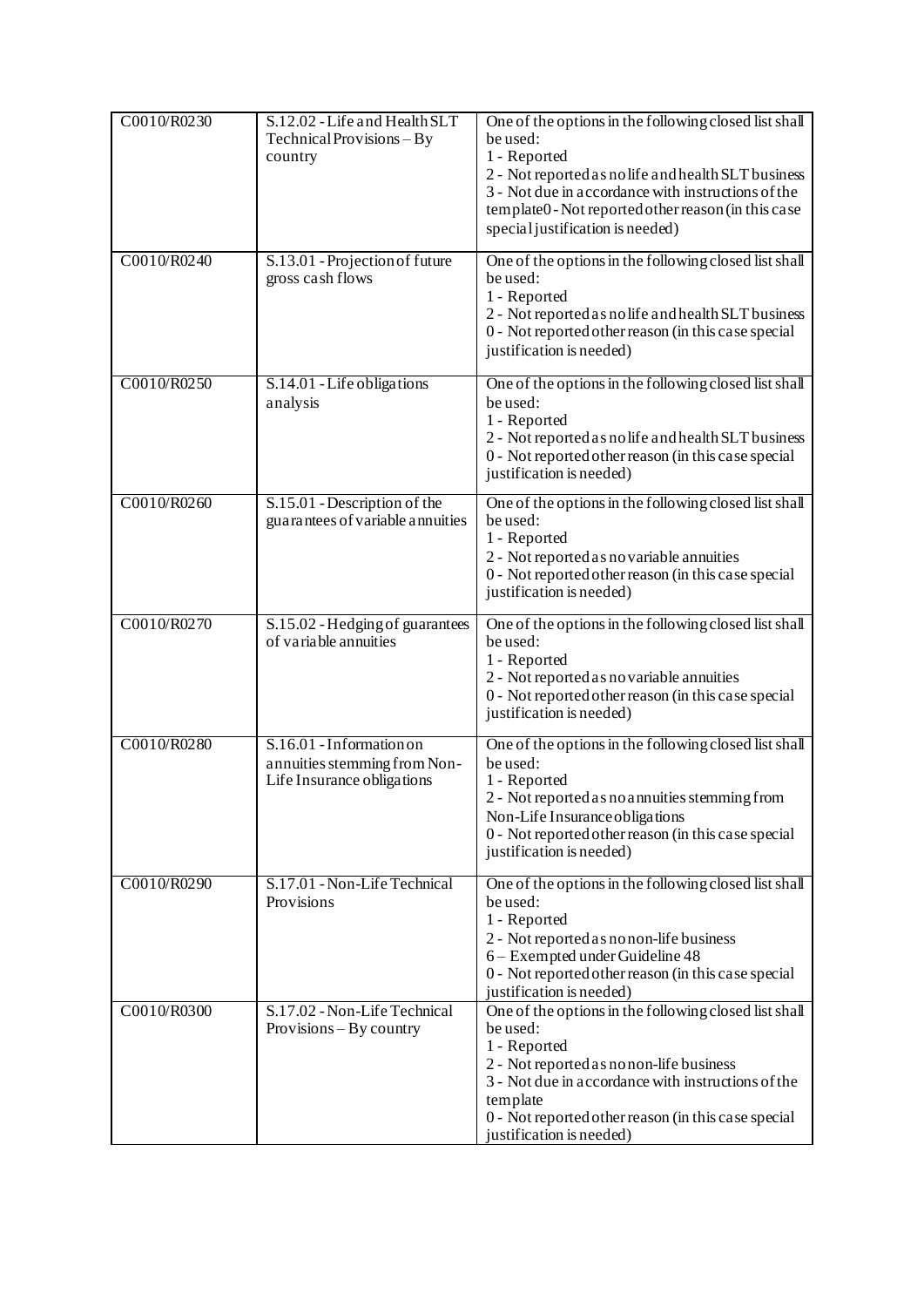| C0010/R0310 | S.18.01 - Projection of future<br>cash flows                                  | One of the options in the following closed list shall<br>be used:<br>1 - Reported<br>2 - Not reported as no non-life business<br>0 - Not reported other reason (in this case special<br>justification is needed)                            |
|-------------|-------------------------------------------------------------------------------|---------------------------------------------------------------------------------------------------------------------------------------------------------------------------------------------------------------------------------------------|
| C0010/R0320 | S.19.01 - Non-life insurance<br>claims                                        | One of the options in the following closed list shall<br>be used:<br>1 - Reported<br>2 - Not reported as no non-life business<br>0 - Not reported other reason (in this case special<br>justification is needed)                            |
| C0010/R0330 | S.20.01 - Development of the<br>distribution of the claims<br>incurred        | One of the options in the following closed list shall<br>be used:<br>1 - Reported<br>2 - Not reported as no non-life business<br>0 - Not reported other reason (in this case special<br>justification is needed)                            |
| C0010/R0340 | S.21.01 - Loss distribution risk<br>profile                                   | One of the options in the following closed list shall<br>be used:<br>1 - Reported<br>2 - Not reported as no non-life business<br>0 - Not reported other reason (in this case special<br>justification is needed)                            |
| C0010/R0350 | S.21.02 - Underwriting risks<br>non-life                                      | One of the options in the following closed list shall<br>be used:<br>1 - Reported<br>2 - Not reported as no non-life business<br>0- Not reported other reason (in this case special<br>justification is needed)                             |
| C0010/R0360 | S.21.03 - Non-life distribution<br>of underwriting risks - by sum<br>insured  | One of the options in the following closed list shall<br>be used:<br>1 - Reported<br>2 - Not reported as no non-life business<br>0 - Not reported other reason (in this case special<br>justification is needed)                            |
| C0010/R0370 | S.22.01 - Impact of long term<br>guarantees measures and<br>transitionals     | One of the options in the following closed list shall<br>be used:<br>1 - Reported<br>2 - Not reported as no LTG measures or<br>transitionals are applied<br>0 - Not reported other reason (in this case special<br>justification is needed) |
| C0010/R0380 | S.22.04 - Information on the<br>transitional on interest rates<br>calculation | One of the options in the following closed list shall<br>be used:<br>1 - Reported<br>2 - Not reported as no such transitional measure is<br>applied<br>0 - Not reported other reason (in this case special<br>justification is needed)      |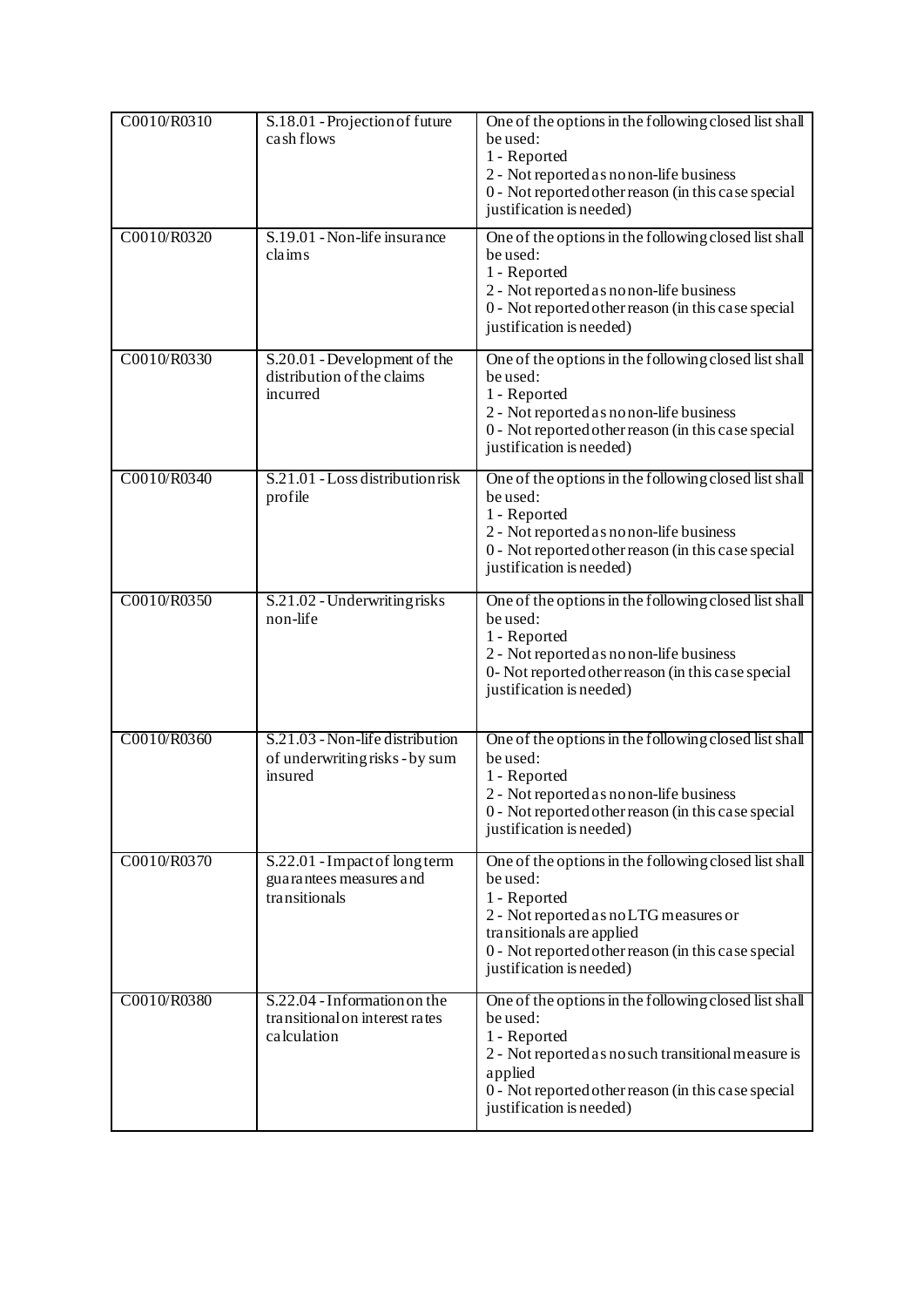| C0010/R0390 | S.22.05 - Overall calculation of<br>the transitional on technical<br>provisions                                          | One of the options in the following closed list shall<br>be used:<br>1 - Reported<br>2 - Not reported as no such transitional measure is<br>applied<br>0 - Not reported other reason (in this case special<br>justification is needed)                                                                                                             |
|-------------|--------------------------------------------------------------------------------------------------------------------------|----------------------------------------------------------------------------------------------------------------------------------------------------------------------------------------------------------------------------------------------------------------------------------------------------------------------------------------------------|
| C0010/R0400 | S.22.06 - Best estimate subject<br>to volatility adjustment by<br>country and currency                                   | One of the options in the following closed list shall<br>be used:<br>$1 -$ Reported<br>2 - Not reported as volatility adjustment not<br>applied<br>0 - Not reported (in this case special justification is<br>needed)                                                                                                                              |
| C0010/R0410 | S.23.01 - Own funds                                                                                                      | One of the options in the following closed list shall<br>be used:<br>$1 -$ Reported<br>6 - Exempted under Guideline 48<br>0 - Not reported (in this case special justification is<br>needed)                                                                                                                                                       |
| C0010/R0430 | S.23.03 - Annual movements on<br>own funds                                                                               | One of the options in the following closed list shall<br>be used:<br>1 - Reported<br>0 - Not reported (in this case special justification is<br>needed)                                                                                                                                                                                            |
| C0010/R0450 | S.24.01 - Participations held                                                                                            | One of the options in the following closed list shall<br>be used:<br>1 - Reported<br>2 - Not reported as no participations held<br>0 - Not reported (in this case special justification is<br>needed)                                                                                                                                              |
| C0010/R0460 | S.25.01 - Solvency Capital<br>Requirement - for undertakings<br>on Standard Formula                                      | One of the options in the following closed list shall<br>be used:<br>1 - Reported as standard formula is used<br>2 - Reported due to article 112 request<br>8 - Not reported as use of partial internal model<br>9 - Not reported as use of full internal model<br>0 - Not reported other reason (in this case special<br>justification is needed) |
| C0010/R0470 | S.25.02 - Solvency Capital<br>Requirement - for undertakings<br>using the standard formula and<br>partial internal model | One of the options in the following closed list shall<br>be used:<br>1 - Reported<br>9 - Not reported as use of full internal model<br>10 - Not reported as use of standard formula<br>0 - Not reported other reason (in this case special<br>justification is needed)                                                                             |
| C0010/R0480 | S.25.03 - Solvency Capital<br>Requirement - for undertakings<br>on Full Internal Models                                  | One of the options in the following closed list shall<br>be used:<br>1 - Reported<br>8 - Not reported as use of partial internal model<br>10 - Not reported as use of standard formula<br>0 - Not reported other reason (in this case special<br>justification is needed)                                                                          |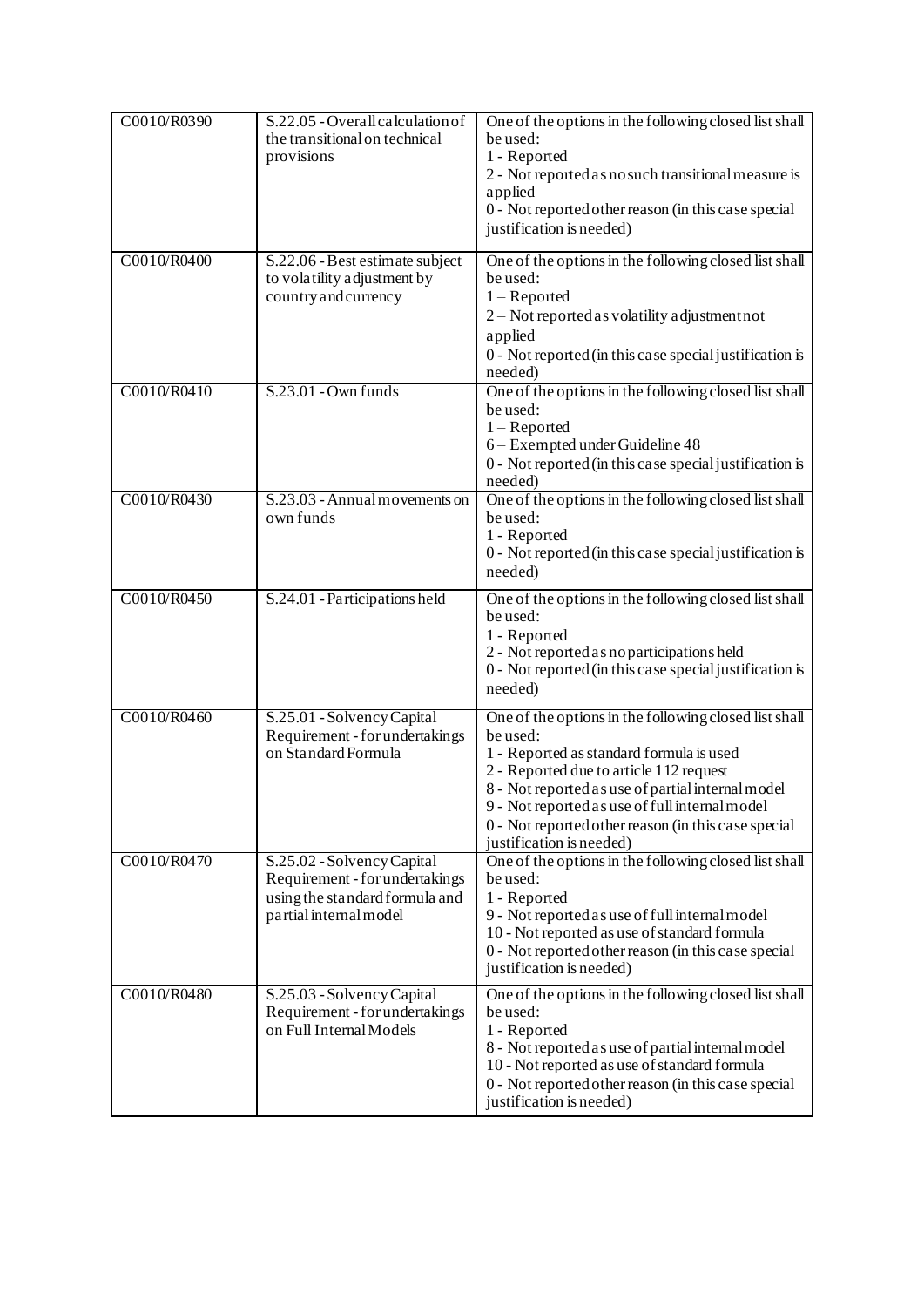| C0010/R0500<br>C0010/R0510 | S.26.01 - Solvency Capital<br>Requirement - Market risk<br>S.26.02 - Solvency Capital<br>Requirement - Counterparty<br>default risk | One of the options in the following closed list shall<br>be used:<br>1 - Reported<br>2 - Not reported as risk not existent<br>8 - Not reported as use of partial internal model<br>9 - Not reported as use of full internal model<br>11 - Not reported as reported at RFF/MAP level<br>0 - Not reported other reason (in this case special<br>justification is needed)<br>One of the options in the following closed list shall<br>be used:<br>1 - Reported<br>2 - Not reported as risk not existent<br>8 - Not reported as use of partial internal model<br>9 - Not reported as use of full internal model<br>11 - Not reported as reported at RFF/MAP level<br>0 - Not reported other reason (in this case special<br>justification is needed) |
|----------------------------|-------------------------------------------------------------------------------------------------------------------------------------|--------------------------------------------------------------------------------------------------------------------------------------------------------------------------------------------------------------------------------------------------------------------------------------------------------------------------------------------------------------------------------------------------------------------------------------------------------------------------------------------------------------------------------------------------------------------------------------------------------------------------------------------------------------------------------------------------------------------------------------------------|
| C0010/R0520                | S.26.03 - Solvency Capital<br>Requirement - Life underwriting<br>risk                                                               | One of the options in the following closed list shall<br>be used:<br>1 - Reported<br>2 - Not reported as risk not existent<br>8 - Not reported as use of partial internal model<br>9 - Not reported as use of full internal model<br>11 - Not reported as reported at RFF/MAP level<br>0 - Not reported other reason (in this case special<br>justification is needed)                                                                                                                                                                                                                                                                                                                                                                           |
| C0010/R0530                | S.26.04 - Solvency Capital<br>Requirement - Health<br>underwriting risk                                                             | One of the options in the following closed list shall<br>be used:<br>1 - Reported<br>2 - Not reported as risk not existent<br>8 - Not reported as use of partial internal model<br>9 - Not reported as use of full internal model<br>11 - Not reported as reported at RFF/MAP level<br>0 - Not reported other reason (in this case special<br>justification is needed)                                                                                                                                                                                                                                                                                                                                                                           |
| C0010/R0540                | S.26.05 - Solvency Capital<br>Requirement - Non-Life<br>underwriting risk                                                           | One of the options in the following closed list shall<br>be used:<br>1 - Reported<br>2 - Not reported as risk not existent<br>8 - Not reported as use of partial internal model<br>9 - Not reported as use of full internal model<br>11 - Not reported as reported at RFF/MAP level<br>0 - Not reported other reason (in this case special<br>justification is needed)                                                                                                                                                                                                                                                                                                                                                                           |
| C0010/R0550                | S.26.06 - Solvency Capital<br>Requirement - Operational risk                                                                        | One of the options in the following closed list shall<br>be used:<br>1 - Reported<br>8 - Not reported as use of partial internal model<br>9 - Not reported as use of full internal model<br>11 - Not reported as reported at RFF/MAP level<br>0 - Not reported other reason (in this case special<br>justification is needed)                                                                                                                                                                                                                                                                                                                                                                                                                    |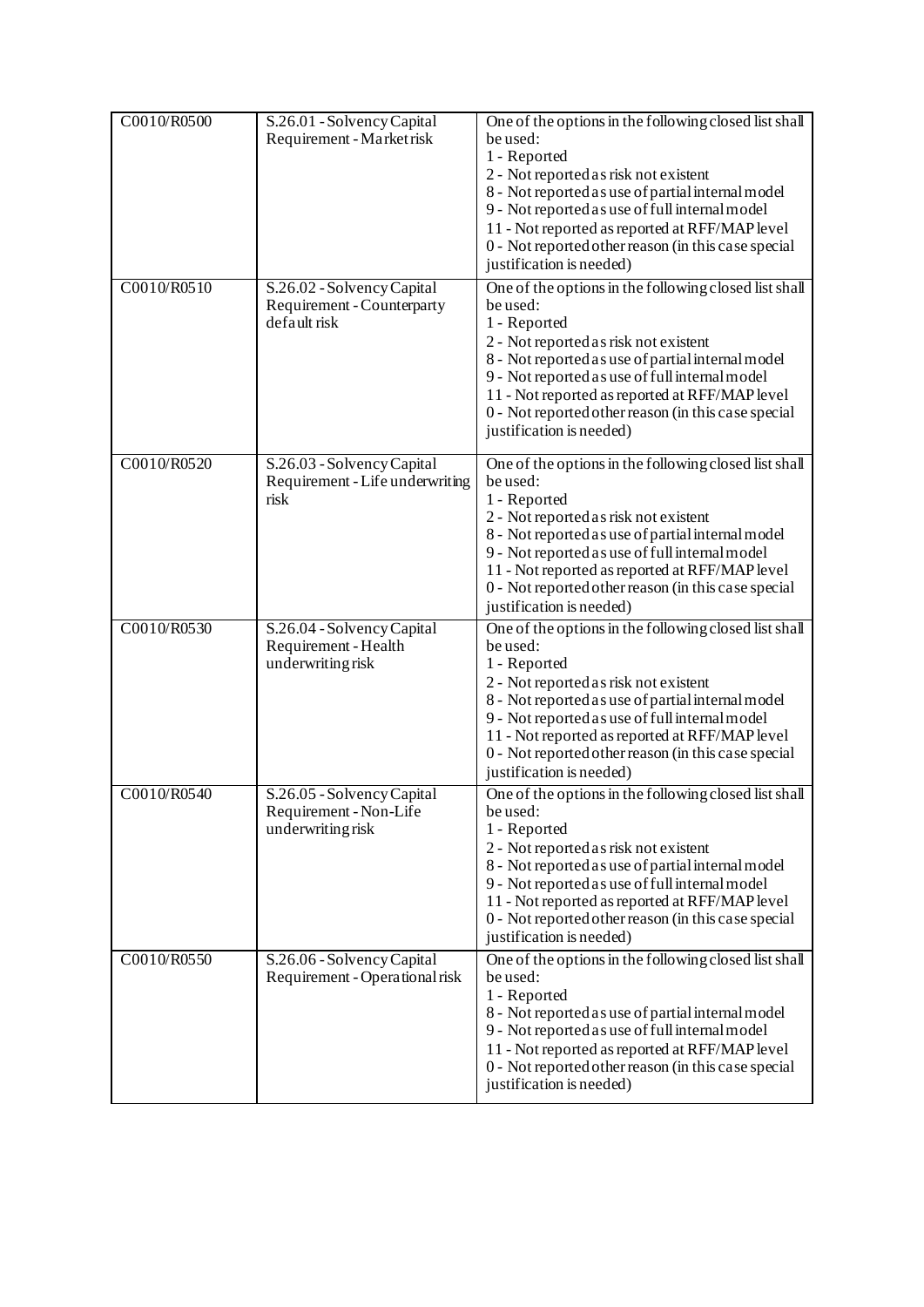| C0010/R0560<br>C0010/R0570 | S.26.07 - Solvency Capital<br>Requirement - Simplifications<br>S.27.01 - Solvency Capital                     | One of the options in the following closed list shall<br>be used:<br>1 - Reported<br>2 - Not reported as no simplified calculations used<br>8 - Not reported as use of partial internal model<br>9 - Not reported as use of full internal model<br>11 - Not reported as reported at RFF/MAP level<br>0 - Not reported other reason (in this case special<br>justification is needed)<br>One of the options in the following closed list shall |
|----------------------------|---------------------------------------------------------------------------------------------------------------|-----------------------------------------------------------------------------------------------------------------------------------------------------------------------------------------------------------------------------------------------------------------------------------------------------------------------------------------------------------------------------------------------------------------------------------------------|
|                            | Requirement - Non-Life and<br>Health catastropherisk                                                          | be used:<br>1 - Reported<br>2 - Risk not existent<br>8 - Not reported as use of partial internal model<br>9 - Not reported as use of full internal model<br>11 - Not reported as reported at RFF/MAP level<br>0 - Not reported other reason (in this case special<br>justification is needed)                                                                                                                                                 |
| C0010/R0580                | S.28.01 - Minimum Capital<br>Requirement – Only life or only<br>non-life insurance or<br>reinsurance activity | One of the options in the following closed list shall<br>be used:<br>1-Reported<br>2 - Not reported as both life and non-life insurance<br>or reinsurance activity<br>0- Not reported other reason (in this case special<br>justification is needed)                                                                                                                                                                                          |
| C0010/R0590                | S.28.02 - Minimum Capital<br>Requirement - Both life and<br>non-life insurance activity                       | One of the options in the following closed list shall<br>be used:<br>1 - Reported<br>2 - Not reported as only life or only non-life<br>insurance or reinsurance activity or only<br>reinsurance activity<br>0 - Not reported other reason (in this case special<br>justification is needed)                                                                                                                                                   |
| C0010/R0600                | S.29.01 - Excess of Assets over<br>Liabilities                                                                | One of the options in the following closed list shall<br>be used:<br>1 - Reported<br>0 - Not reported other reason (in this case special<br>justification is needed)                                                                                                                                                                                                                                                                          |
| C0010/R0610                | S.29.02 - Excess of Assets over<br>Liabilities - explained by<br>investments and financial<br>lia bilities    | One of the options in the following closed list shall<br>be used:<br>1 - Reported<br>0 - Not reported other reason (in this case special<br>justification is needed)                                                                                                                                                                                                                                                                          |
| C0010/R0620                | S.29.03 - Excess of Assets over<br>Liabilities - explained by<br>technical provisions                         | One of the options in the following closed list shall<br>be used:<br>1 - Reported<br>0 - Not reported other reason (in this case special<br>justification is needed)                                                                                                                                                                                                                                                                          |
| C0010/R0630                | S.29.04 - Detailed analysis per<br>period - Technical flows versus<br><b>Technical provisions</b>             | One of the options in the following closed list shall<br>be used:<br>1 - Reported<br>0 - Not reported other reason (in this case special<br>justification is needed)                                                                                                                                                                                                                                                                          |